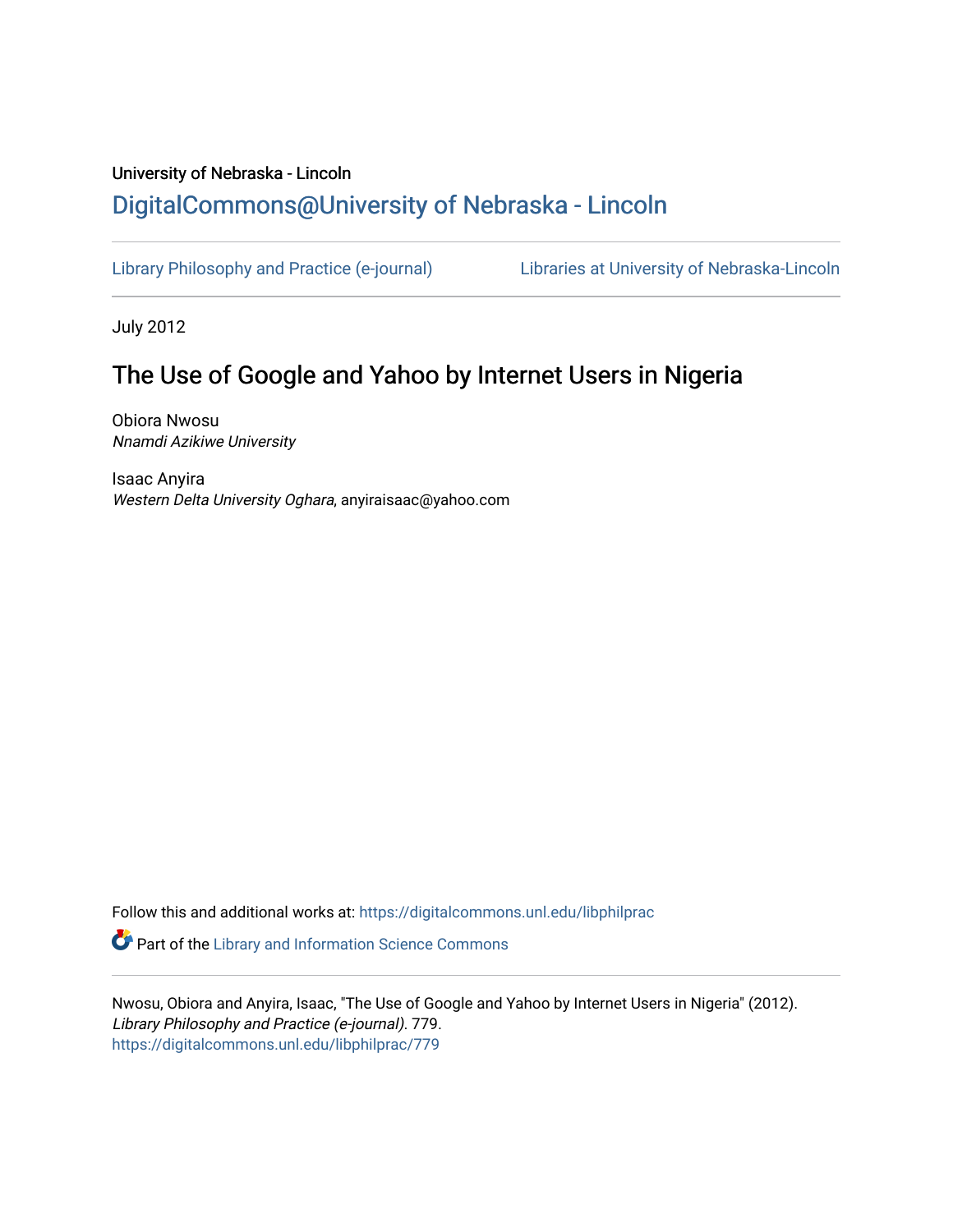*Library Philosophy and Practice* <http://digitalcommons.unl.edu/libphilprac/> **ISSN 1522-0222**

## **The Use of Google and Yahoo by Internet Users in Nigeria**

**Rev. Dr. Obiora Nwosu Department of Library and Information Science Nnamdi Azikiwe University Awka, Nigeria**

## **[Pastor Isaac Echezonam Anyira](mailto:anyiraisaac@yahoo.com) Western Delta University Library Oghara, Nigeria**

#### **Abstract**

This paper investigated the use of Google and Yahoo in retrieving relevant information resources by Nigerian Internet users. It was found that Nigerians prefer the search services of Google to Yahoo. This is because with Google search engine, they are able to retrieve the exact information that they need; they obtain more relevant and adequate information resources than Yahoo; Google is easier to use than Yahoo; and Google retrieves faster than Yahoo. Most Nigerian Internet users have personal access through their mobile devices such as mobile phones, lap tops, palm tops etc. It was therefore recommended that Google should incorporate more Nigerian content to their knowledge base as most Nigerians depend on it to meet their information needs; while Telecommunication companies (such as Etisalat, MTN, Globacom, Airtel, Starcoms etc.) that offer Internet services to Nigerians should make their services more efficient as they have emerged as the major Internet service providers to Nigerians in the 21<sup>st</sup> century. Nigerian Internet users are expected to continually up-date their search engine skills as more and more advances are made in the field of information retrieval.

#### **Introduction**

The format of information-bearing resources is changing rapidly as more and more technological innovations emerge. With the introduction of the Internet and the World Wide Web, information has become more accessible than in the print regime, and it is now considered a key resource and asset in every aspect of life. Information resources available on the Internet include e-journals (current and archives), e-books, wiki resources, reports, web sites, newspapers, reference resources, virtual library resources etc. According to Grillon (1994) the entrance into the information age has had many impacts on our way of life. One of these impacts is the changes in information storage and retrieval. The jobs and functions performed by all and sundry are becoming increasingly information dependent (Grillon, 1994). Like the library, the Internet stores a large amount of information (in the form of web pages) in individual databases. According to Williams and Sawyer (2007) the Internet is the largest computer network connecting over 200 smaller networks around the world. It was established in 1969 as ARPANet (Advanced Research Project Agency Network) by the United States Ministry of Defense. The web is the resource-base of the Internet where information is stored and retrieved. The Internet, therefore, is a form of library, as it aims at storing and organizing information for easy location and retrieval with accessing facilities such as the search engines.

A search engine is defined by Microsoft Encarta Dictionary (2008) as a computer program that searches for specific words and returns a list of documents in which they were found, especially a commercial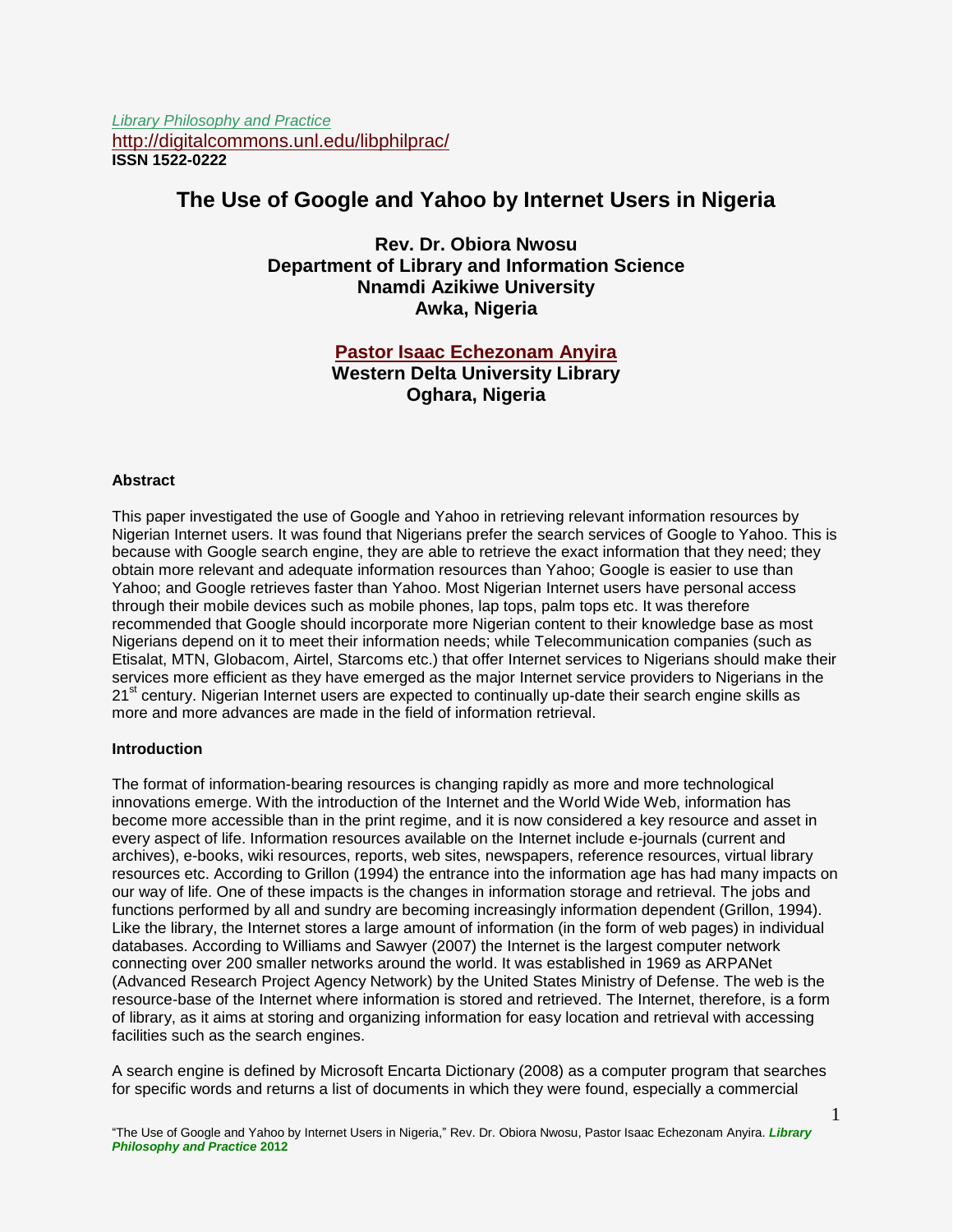Internet service. According to Williams and Sawyer (2007) a search engine is defined as a search tool that allows one to find specific documents through keyword searches and menu choices, in contrast to directories, which are list of websites classified by topic. A keyword is the subject word or words that refer to the topic one wishes to find. Aina (2004) viewed keyword as a combination of few words or phrase that represent what the information seeker is looking for, giving enough information about each document that will enable a user to retrieve the desired document when needed.

Furthermore, Williams and Sawyer (2007) categorized Search engines into three, namely:

- Keyword Indexes: A keyword index allows the Internet user to search for information by typing one or more keywords, and the search engine then displays a list of web pages that contain those keywords (Williams and Sawyer, 2007). Examples of keyword indexes search engines include Google, Yahoo Search, Microsoft Network (MSN) Search, etc.
- Meta Search Engines: A Meta Search engine allows a user to search several search engines simultaneously. Examples are Dogpile, Ixquick, Metacrawler, Profusion, Vivisimo, Clusty, etc. Meta search engines search other search engines in order to provide information.
- Specialized Search Engines: These are search engines that help locate specialized subject matter, such as materials about movies, health and jobs. These overlap with the specialized portals. They include Yahoo Job search, Expedia (for travel and tourism), webMD (for health), Motley fool (personal investments), career (job), etc (Williams and Sawyer, 2007).

 $\bullet$ All categories of search engines make use of keywords in retrieving relevant information. A search engine is what allows web searchers to peruse and select the relevant document that they seek through keyword search. Three major functions of a search engine were identified by Aina (2004) to include:

- 1. To find a particular document or information resource on the web;
- 2. To bring together the entries of all related information resources on the web; and
- 3. To allow a user to choose from among many entries in the search engine.

Google and Yahoo search engines, which are the focus of this study, are typical examples of keyword search engines. In several literatures, different conclusions have been drawn about the status of Google and Yahoo search engine use.

According to Bake (2007) there are a few services which Yahoo search provides better than Google. He reported that most Internet users in the United States prefer Google search, but still make use of Yahoo news, Yahoo sports, or Yahoo Finance on a daily basis. He noted that Yahoo does better than Google in entertainment search. However, in January 2003, Search Engine Watch ( which is the body that is responsible for rating Internet search engines) gave awards to Internet search engines as follows: Google won the outstanding search service award, best news search engine award, best image search engine award, best design search engine award, most webmaster-friendly search engine award, best paidplacement search engine award, best search feature award, and best specialty search engine award (Sullivan, 2003; [www.searchenginewatch.com/2155921\)](http://www.searchenginewatch.com/2155921). However, Yahoo search engine was awarded the best shopping search engine award (Sullivan, 2003). These awards to Google show that it reigns supreme in Internet search services. Google was therefore described as a trusted, easy to use, high quality, comprehensive, fastest and preferred search engine ever (Sullivan, 2003).

As it now, no Internet user is particularly sure of the methods that Google and Yahoo engage to decide what users actually want. But it is a common misconception that relevant information can be easily found on the Internet using any search engine, for any kind of information. The Internet although contains millions of information resources on a given topic, these resources are often not arranged in any systematic fashion. To retrieve relevant information therefore requires search engine literacy skill. Because, Anyira (2011c) stated that lack of Internet skills excludes users from many relevant information resources even though they are connected to the Internet. This study seeks to find out how search engine skills can affect the use of Google and Yahoo search engine in the retrieval of information by Nigerian Internet users.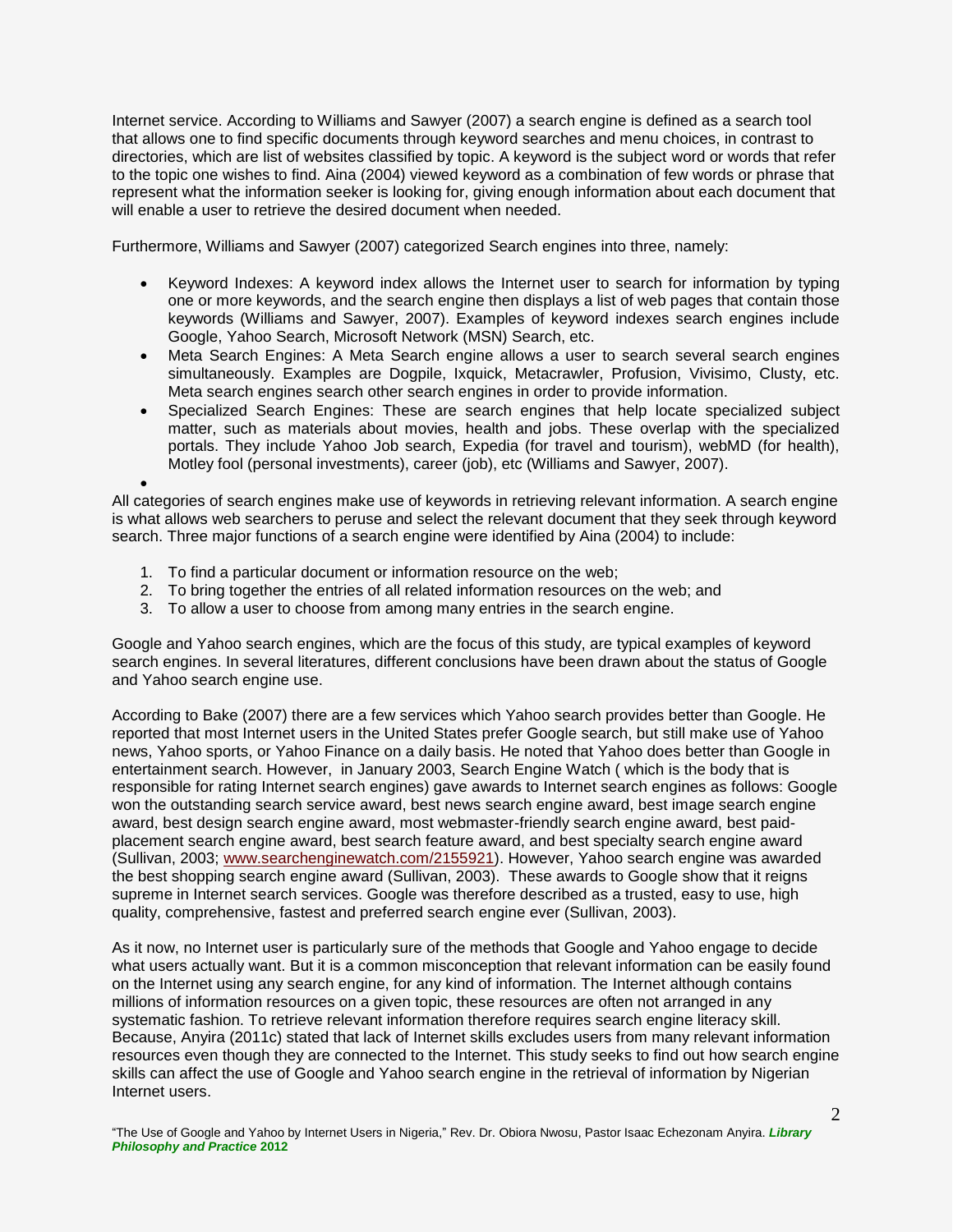#### **Statement of the Problem**

The Internet has been identified as best source of up-to-date information resources in the 21<sup>st</sup> century, and Yahoo and Google are the Internet's most used search tools worldwide (Sullivan, 2003; [www.searchenginewatch.com/2155921\)](http://www.searchenginewatch.com/2155921). In Nigeria, from the inspection of literature and the researcher's observation and interaction, Google and Yahoo have been found to be popular search engines in use by majority of Internet users. Although the two search engines are popular, nothing has been reported concerning how Nigerians use them especially as it concerns their search engine literacy skills.

It has been further observed that many Nigerian though connected to the Internet, spend much time searching, but more often than not, retrieve irrelevant and insufficient information resources that leave them seriously disappointed. This is a consequence of lack of requisite knowledge of how to use search engines effectively to retrieve relevant information resources independently.

Nigerians now need to be well informed on the things they need to know about Google and Yahoo coupled with a sound information literacy skill to ensure that they retrieve relevant information resources whenever they are in need of information.

This study was designed to fulfill that purpose.

#### **Research Questions**

- 1. Between Google and Yahoo, which one is preferred by Nigerian search engine users?
- 2. Does user skill constitute a major factor in the use of search engine?
- 3. To what extent is adequacy of relevant search results responsible for their preferences?
- 4. To what extent does access to the Internet affect their use?

#### **Review of Related Literature**

The Internet has been described by the Media Awareness Network as a terrific source of information on all kinds of topic. According to the Network, there are so much information resources on the Internet, but it is difficult to find exactly what you need. The network went further to state that search engine catalogue's what is on the Internet, but they can only give you what you asked them to give you. As a result, if you are not Internet skilled, you cannot get the information you actually want (www.mediaawareness.ca).

Hargittai (2002) defined search engine skills as the abilities of an Internet user to effectively and efficiently engage search engines to find information on the web. Furthermore, it entails the extent to which users are able to use them to satisfy their information needs. Generally, search engine use skills have several components. According to Wilson (2000) they are embedded in information and computer literacy skills. Information literacy skills requires the ability to define your problems and asking good questions such as what information do I need, information seeking strategies by asking questions such as where can I find the information I need, selecting and evaluating your resources by asking how you can search the sources efficiently, organizing and structuring information by asking how much of the retrieved information is relevant, is the information retrieved enough to satisfy your need, communicating the result of your retrieval by determining how to effectively use the information [\(www.sdst.org/shs/library/infolit.html\)](http://www.sdst.org/shs/library/infolit.html).

Association of College and Research Libraries (ACRL) (2000) stated that information literacy is a set of abilities requiring individuals to recognize when information is needed and have the ability to locate, evaluate and use effectively the needed information. They noted that information literacy skill has become increasingly important in the contemporary environment of rapid technological change and proliferating information resources.

Thus, as a result of the escalating complexities of this environment, individuals are faced with diverse abundant information choices in their academic studies or in their workplaces or in their personal lives.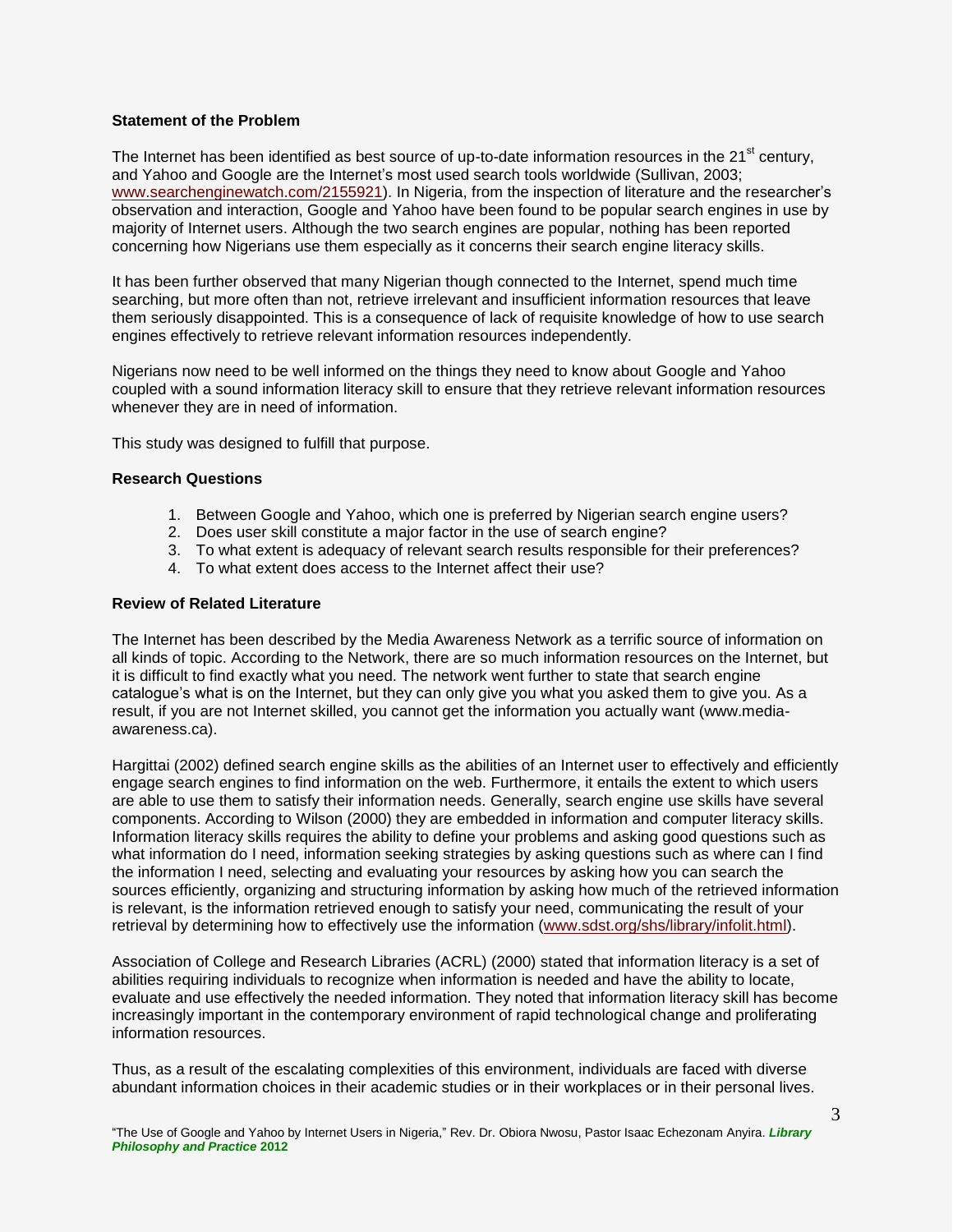They further hinted that an information literate person is able to determine the extent of information needed, access the needed information effectively and efficiently, evaluate the information and its sources critically, incorporate the selected information into ones knowledge-base and use information effectively to accomplish a specific purpose. To Association of College and Research Libraries (ACRL) (2000), information literacy is related to information technology skills but has broader implication for the individual, the educational system and for society. They noted that Internet skills enable an individual to use Internet search engines and other Internet tools to achieve a variety of academic, work-related and personal goals.

Internet skills (also called digital literacy skills) were defined by Bawden (2008) as a set of attitudes, understanding and skills to handle and communicate information and knowledge effectively, in a variety of technological environments. He explained that digital literacy in this sense is a framework for integrating various other literacy and skill-sets. Indeed, many scholars who analyzed the concept of digital skills distinguished between two major components. These are technical/ operational skills which are needed to operate computers and basic programs; and informational skills, which are very much required to navigate, select, evaluate, and re-use information. Van Dijk (2005) proposed what is probably the most interesting model so far to distinguish between different parts of digital skills. He stated that operational skills relate to the ability needed to operate computers and the Internet with their basic applications. He coined another concept "strategic skills" to mean the abilities to determine the general goals of media used in a universe of information overload and disorganization. He divided strategic skills into three components- basic, intermediate and advanced Internet skills. The basic skills include knowing how to switch on and put off the computer, being able to se the computer keyboard. The intermediate skills include effective use of search engines, database etc; while the advanced skills include writing of programs and the use of advanced search engines for specialist research.

Havice, Cawthon and Blackbourn (2001) who conducted a self-evaluation of search engine skills of administrators reported that many administrators lack certain skills due to rapid changes in technological innovations without corresponding training programs. They suggested that to become a more effective administrator, recognizing one's skills limitations and acquiring new skills is very important. They recommended approaches for new skills to be acquired to include course enrollment, attending training workshops and using Internet tutorials.

Davis (1997) reported a lack of computer literacy skill among recent college graduates. Similarly, Katonda (2010) stated that lack of Internet and digital skill is the main reason while 93 million (i.e. one third of the country's population) are not connected to high speed Internet at home. He further explained that 22% of non-Internet users, which is equivalent to 17 million adults, do not use the Internet because they lack Internet skills. Anyira (2011d) however, posited that in every field of human endeavor, personal self development is the key for continuous relevance. He therefore recommended that information seekers should undertake self-sponsored ICT training so that they could be able to satisfy their information needs through the effective se of web search engines.

#### **Materials and Methods**

The descriptive survey research method will be used in this study. The descriptive research describes and interprets variables in relation to the population. The descriptive survey research method will be used because according to Akuezuilo and Agu (2003) it seeks to find out the conditions or relationships that exist, opinions that are held, processes that are going on, effects that are evident, or trends that are developing. The study's respondents were drawn from students, lecturers, and specialists who engage Google and Yahoo in the retrieval of relevant information resources.

The structured questionnaire and interview were used to gather data for this study. The questionnaire was developed after consulting various relevant literature and resource persons. Three researchers/ subject specialists drawn from Computer Science, Library and Counseling Psychology helped to scrutinize the instrument. Respondents were made up of students, lecturers, specialists/ researchers who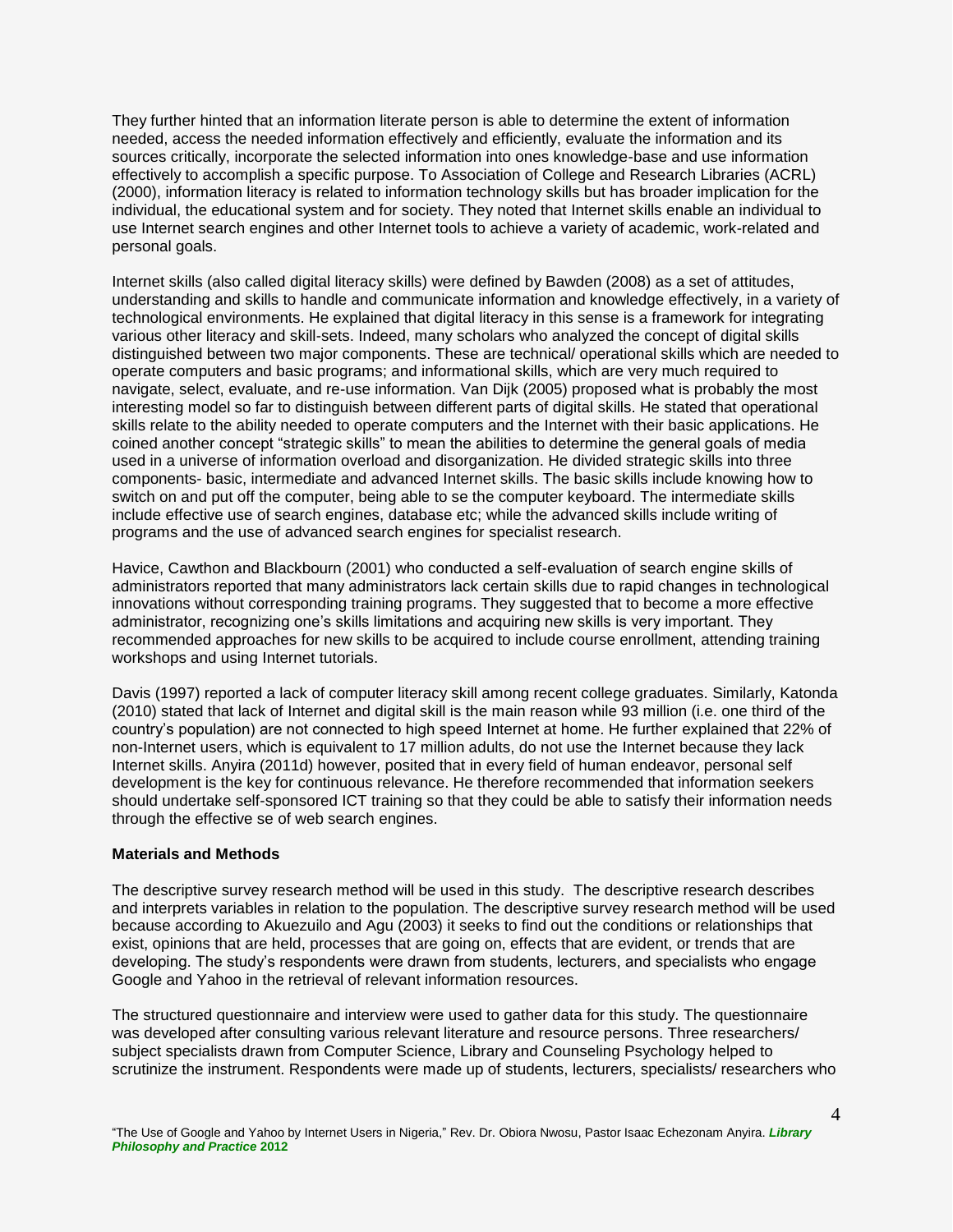make use of Google and Yahoo search engines, drawn from South East, and South-South Nigeria. Data were analyzed using percentage count and graphical charts.

#### **Data Analysis and Presentation**



**Chart 1. Distribution of respondents by gender**

The chart above shows the distribution of repondents by sex. It shows that 60% of the respondents were male, while the female made up the remaining 40%.





#### **Chart 2. Location of Internet access**

Data in chart 2 shows that 50% of the respondents have mobile access to the Internet. Thus they can access the Internet anywhere on their moble devices. This was followed by 30% who access the Internet via cyber cafes, 8% who have access the net at their homes. 8% access the net at the workplace, and 2% access it through the library.

### **Chart 3:**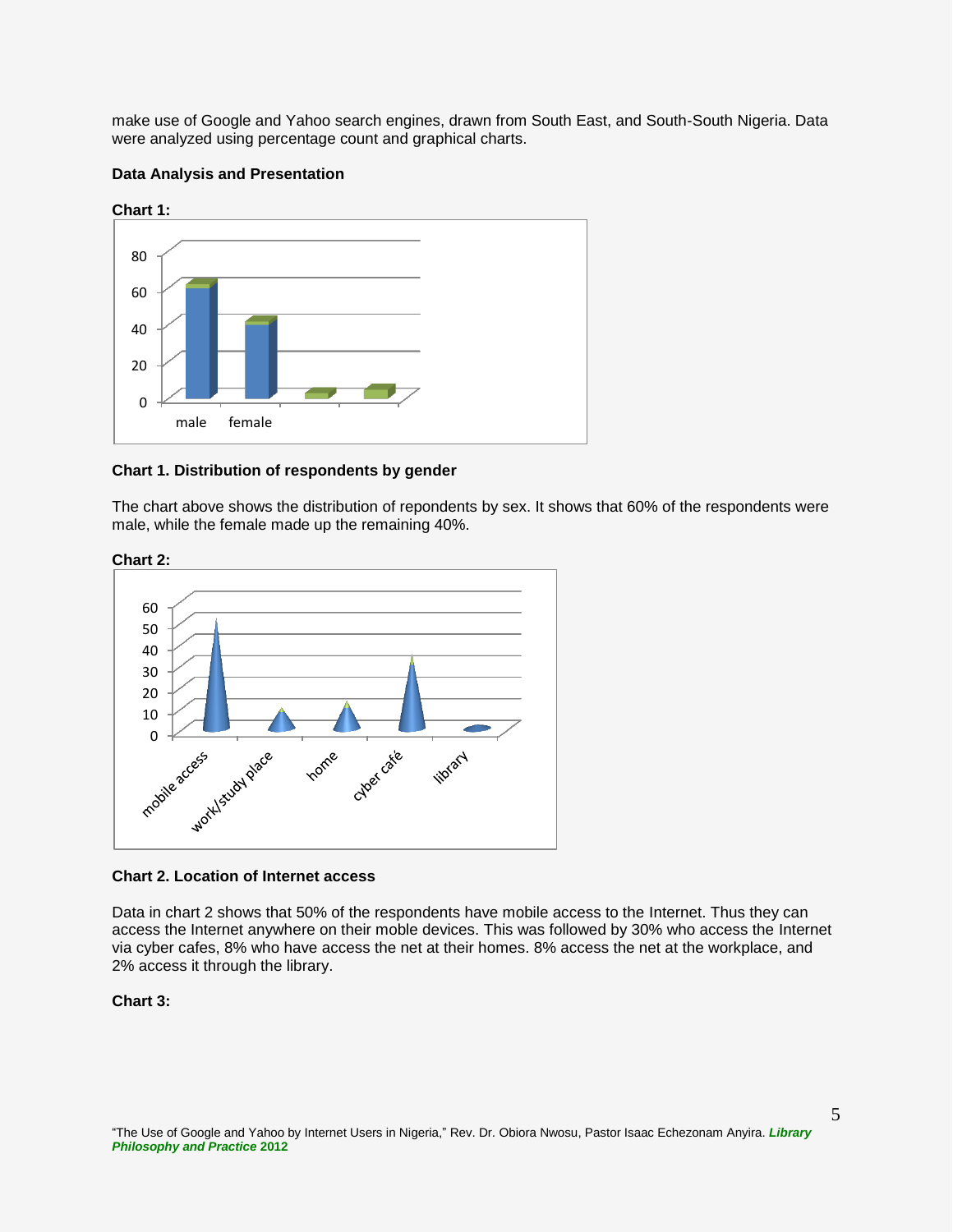

**Chart 3: freqency of Google/ Yahoo search engine use**

Chart 3 shows that 50% of the respondents use Google/Yahoo search engine daily, 30% use them weekly, 15% fortnightly, 4% monthly, and 1% rarely se them.



**Chart 4: length of time spent in every use in hours**

The chart shows that 6% use for only 1 hour or below every time the use them, 50% use them for 2-3 hours, 22% use them for 4-5 hours, 10% use them for 6 hours and above, and 12% said others.



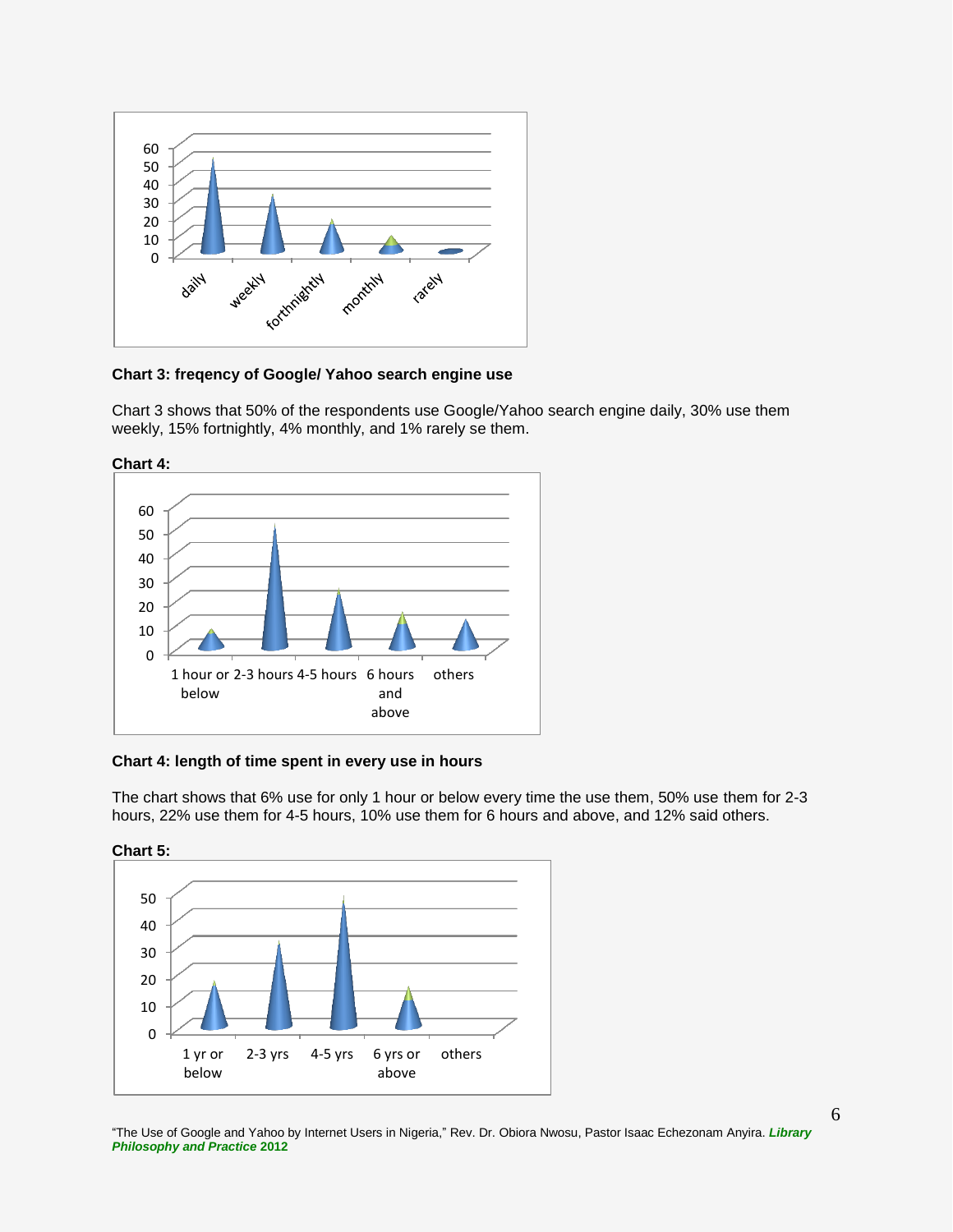#### **Chart 5: Google/ Yahoo Search experience**

Chart 5 reveals that 15% of the respondents have been using Google and/or Yahoo search engine for 1 year or below. 30% of them have between 2-3 years experience, 45% have between 4-5 years experience, 10% have 6 years and above experience.



#### **Chart 6: between Google and Yahoo, which retrieves exact information sought**

Chart 6 reveals that majority of search engine users believes that Google gives them more exact information than Yahoo search engine.



#### **Chart 7: ease of use**

Chart 7 shows that 90% of search engine users said that Google is easier to use compared to Yahoo with 6%, and 4% undecided.

#### **Chart 8:**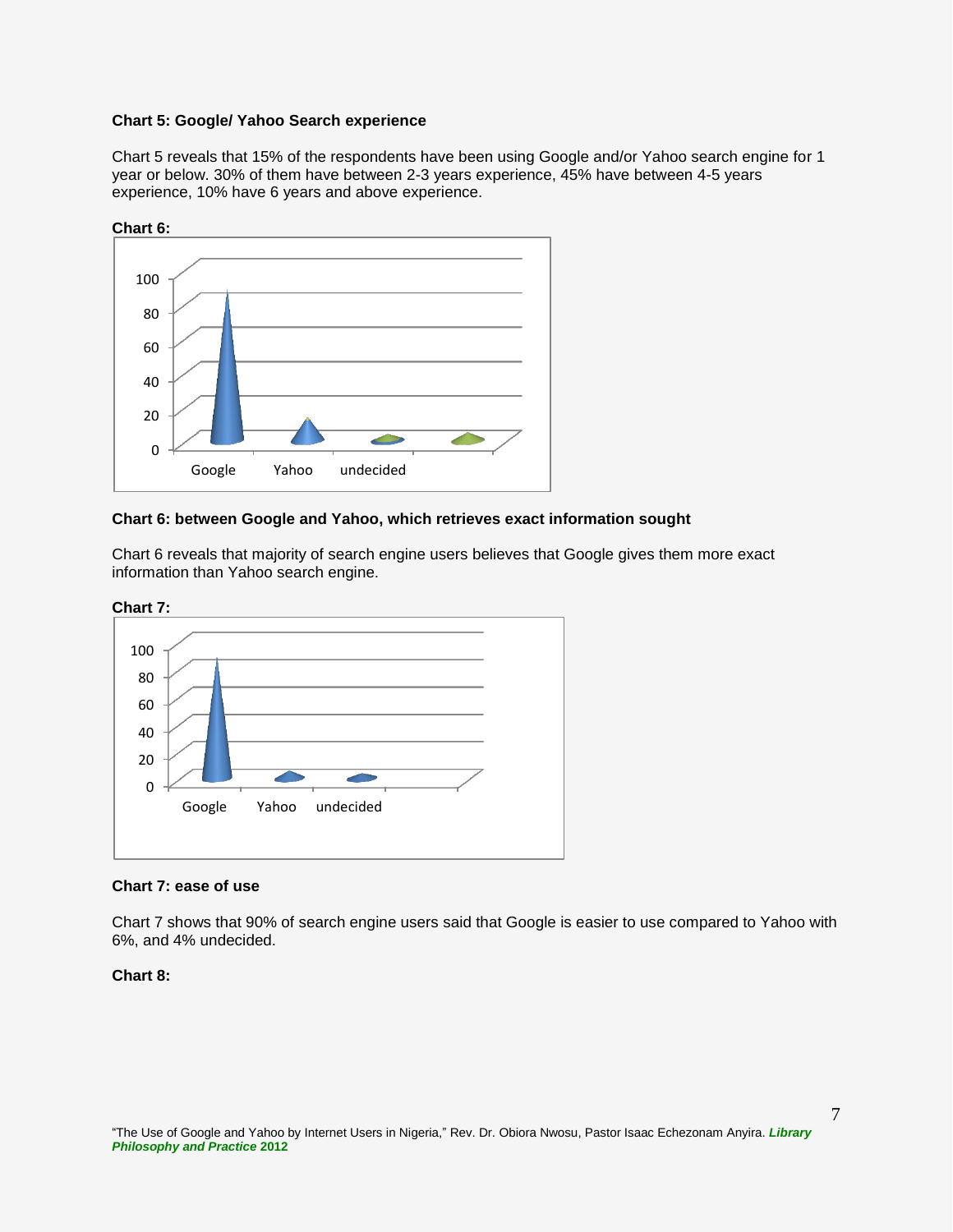

#### **Chart 8: which retrieves more adequate and relevant information**

Chart 8 reveals that 75% of the respondents said that Google retrieves more adequate and relevant information than Yahoo with 25% responses.



#### **Chart 9: speed of retrieval**

Chart 9 shows that majority of the respondents believed that Google retrieves information faster than Yahoo.



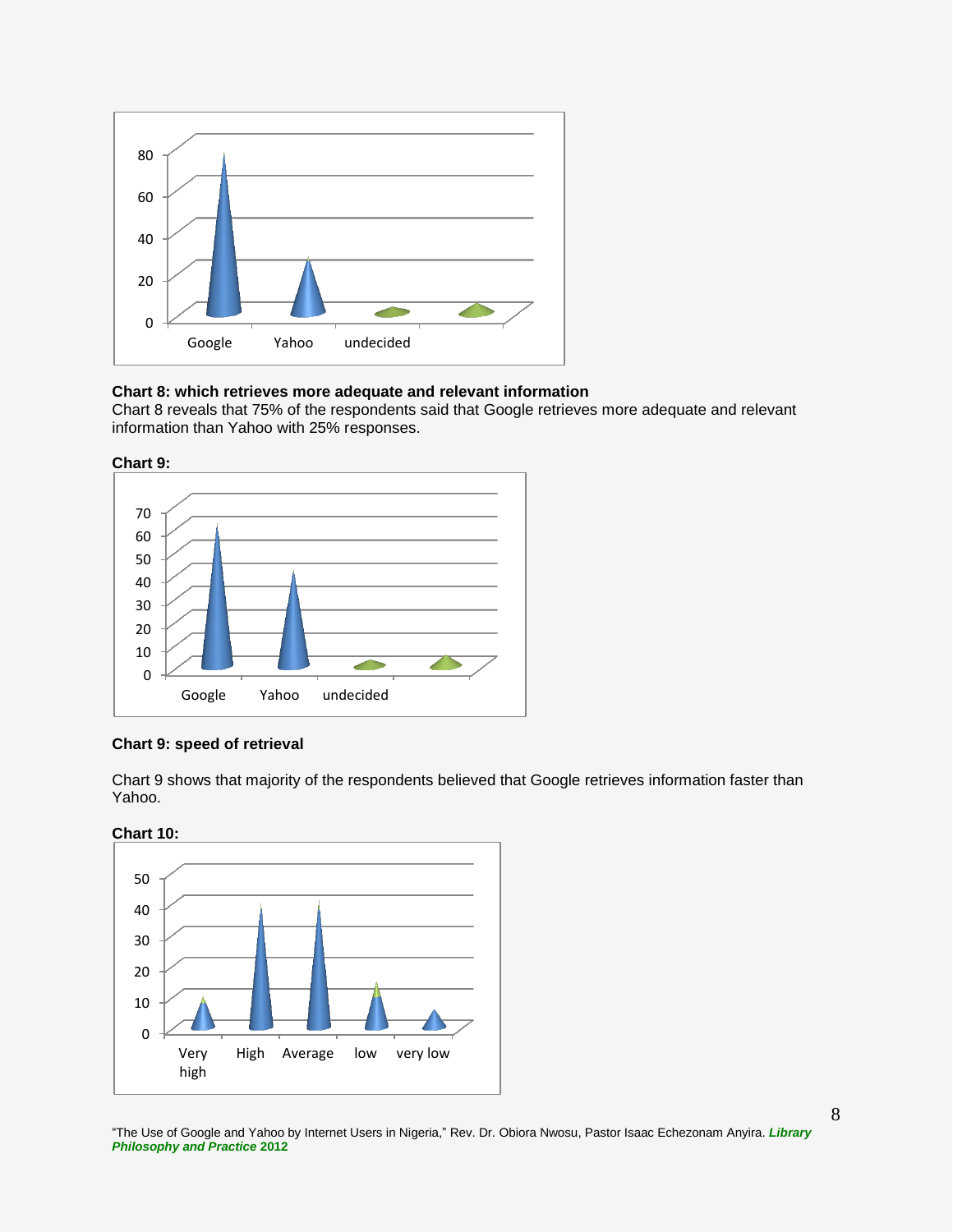#### **Chart 10: personal rating of search engine skills**

Chart 10 reveals that 8% rated their search engine skills as very high, 38% rated high, another 38% rated average, 10% rated low, while 6% rated very low search engine skills.



**Chart 11:**

Chart 11 shows that majority of search engine users acquired their search skills through practical learning of how to search. 20% learnt to search through the help of friends/ relatives. 10% learnt through formal training, and 5% through reading of books.



#### **Chart 12: lack of skill hinders Google/Yahoo Usage**

Chart 12 reveals that lack of search skills hinders search engine usage.

#### **Research Findings and Discussion of Results**

It was found that majority of search engine users in Nigeria have personal access through their mobile devices such as mobile phones, lap tops, palm tops etc. others access the net at cyber cafes, and at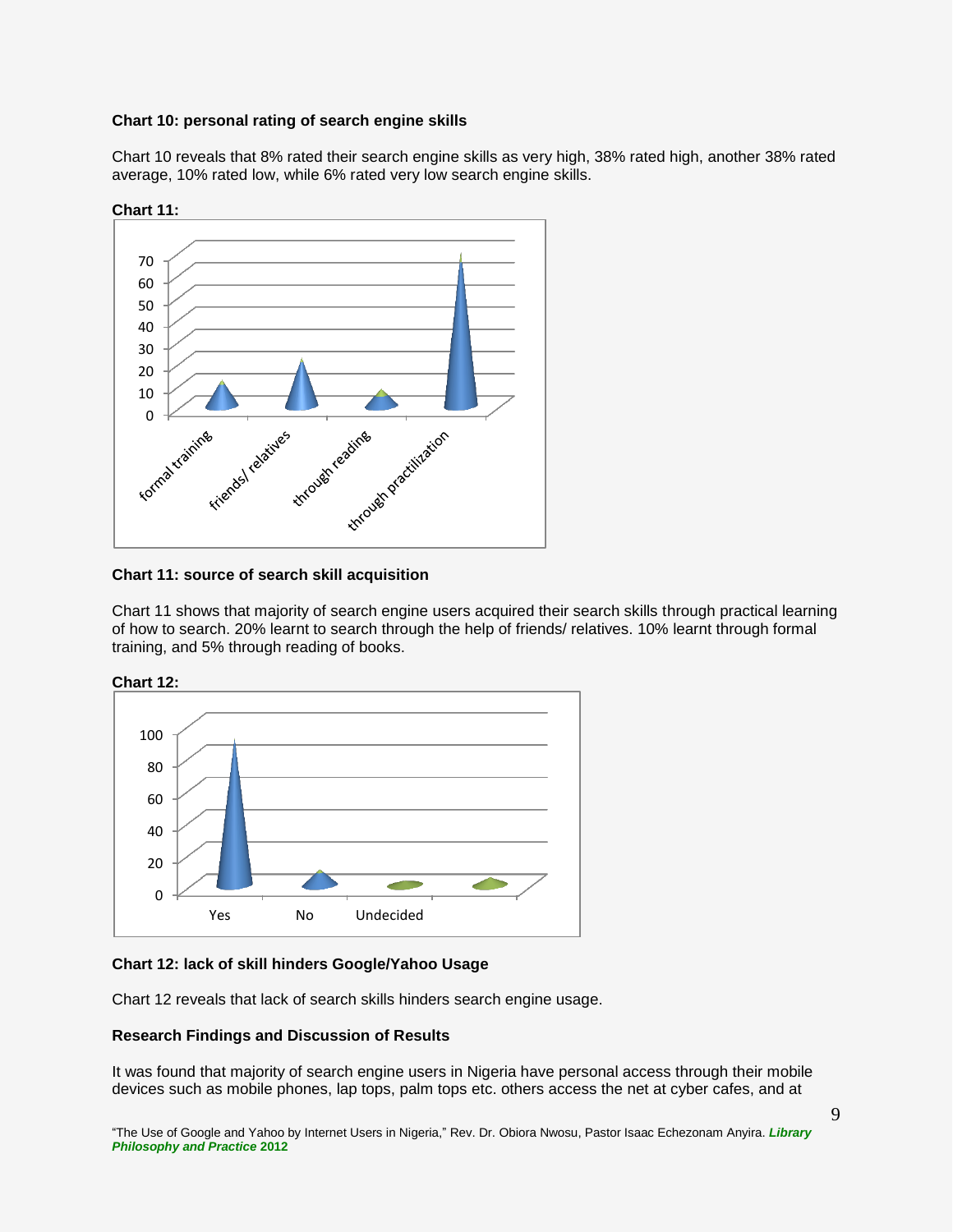home. Nigerians do not access the Internet in libraries. This confirms an earlier report by Anyira (2010) who found that Nigerian libraries lack Internet connectivity. The recent development in the Nigerian telecommunication industry has opened up mobile access to the Internet through GSM (Global System for Mobile Communication) phones and other mobile devices. As a result of mobile Internet access, everyone that has a mobile phone with GPRS (General Packet Radio Service) facility could at any location, search Google or Yahoo to meet an information need. It was discovered that majority of Nigerians use Google than Yahoo daily and the use lasts mainly between two and three hours. Earlier, Sullivan (2003) had reported that Google is the most used search engine on the Internet. According to Bake (2007) there are a few services which Yahoo search provides better than Google. He reported that most Internet users in the United States prefer Google search. This is also means that just as Internet users in the United States prefer Google search to Yahoo search, Nigerian Internet users also prefer Google search to Yahoo search. It was discovered that Nigerians prefer Google to Yahoo because when using Google search engine, they are able to retrieve the exact information that they need, and they found Google to be easier to use than Yahoo. Nigerian Internet users also noted that Google gives them more relevant and adequate information resources and at a higher speed than Yahoo. However, Nigerians who rated their Internet search engine skill high and those that rated theirs as average were equal. Thus, majority of search engine users in Nigeria perceive their search engine skills as either high or average. Furthermore, result shows that majority of Nigerian search engine users, acquired their search skills by practical learning of how to use search engines over the years. Many, however, acquired theirs through friends and relatives. Anyira (2011c) had earlier suggested that there is the need for personal-self development if a user could make effective use of search engines. Finally, it was discovered that the major hindrance to effective use of search engines in Nigeria is lack of search engine skills/ literacy. This corroborates Anyira (2011d) who stated that it is no secret that most information seekers lack basic and fundamental skills for using ICT to retrieve information. He further noted that lack of skills constitute a major obstacle to effective retrieval of information available on the Net.

#### **Conclusion and Recommendations**

Between Google and Yahoo search engines. Nigerians prefer Google search because with Google search engine, they are able to retrieve the exact information that they need; they obtain more relevant and adequate information resources than Yahoo; Google is easier to use than Yahoo; and Google retrieves faster than Yahoo. Most Nigerian Internet users have personal access through their mobile devices such as mobile phones, lap tops, palm tops etc. Nigerians who have mobile access mostly use Google than Yahoo daily, and the use lasts mainly between two and three hours. Cyber cafes are the second most Internet access location in Nigeria. Poor services in cyber cafes affect their patronage and use. Nigerian libraries are the least locations of Internet access in Nigeria among the locations studied. Consequently, the academic community will either resort to personal access or cybercafés. It was therefore recommended that:

- Google should incorporate more Nigerian content to their knowledge base as most Nigerians depend on it to meet their information needs.
- Telecommunication companies (such as Etisalat, MTN, Globacom, Airtel, Starcoms etc.) that offer Internet services to Nigerians should make their services more efficient as they have emerged as the major Internet service providers to Nigerians in the  $21<sup>st</sup>$  century.
- There is the urgent need for Nigerian libraries to wake up from their technological slumber and get their libraries connected to the Internet.
- Nigerian Internet users are expected to continually up-date their search engine skills as more and more advances are made in the field of information retrieval.

#### **References**

Aina, L. (2004). *Library and information science text for Africa*. Ibadan: Third World Information Services, Ltd.